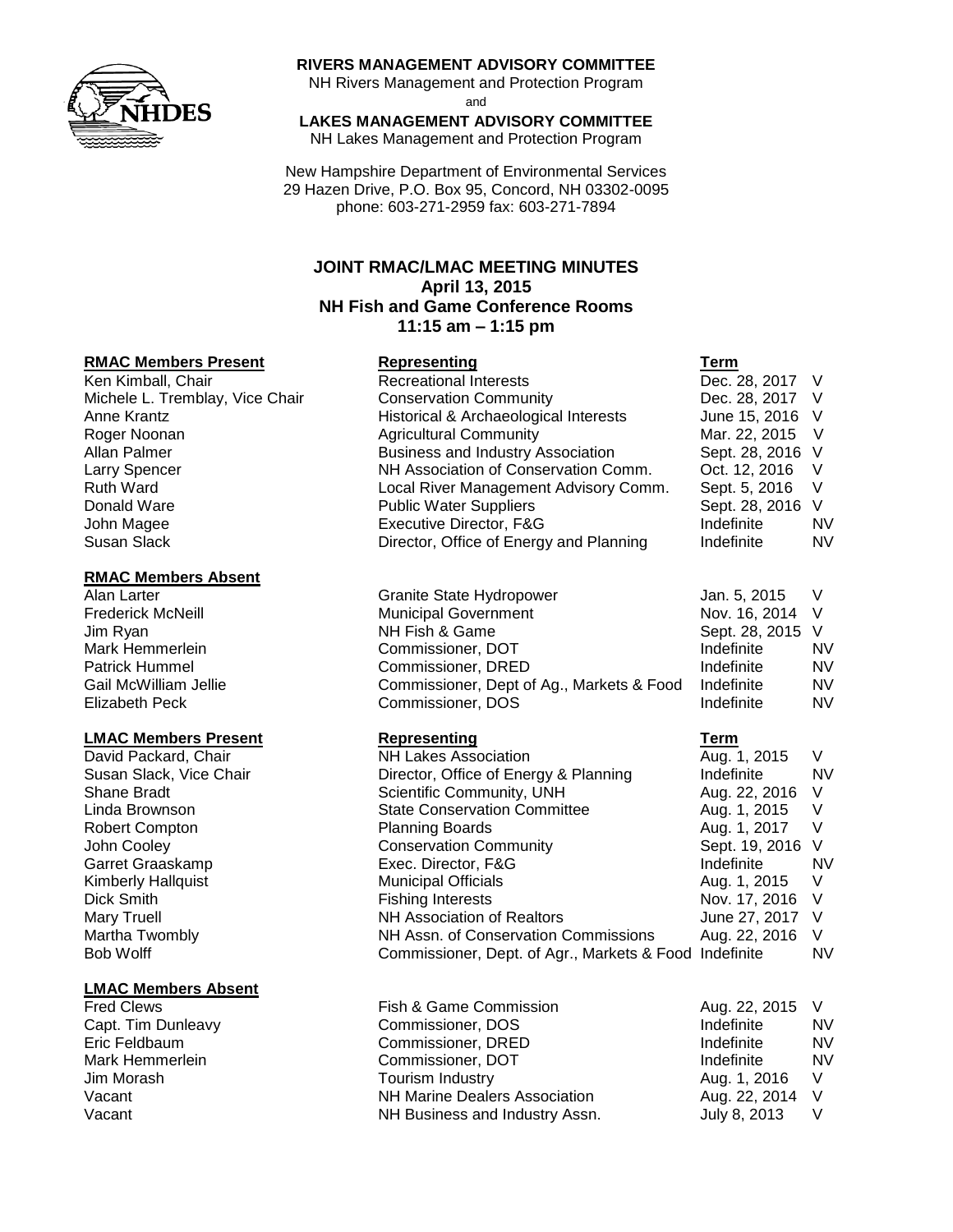### **DES Staff Present**

Carolyn Guerdet Water Division

# **Guests**

Jacquie Colburn **Rivers** and Lakes Programs Ted Diers Watershed Management Bureau Administrator Neil Olson NH Geological Survey Wayne Ives **Instream Flow Program** David Rosengarten Watershed Management Bureau Tracie Sales **Rivers** and Lakes Programs

Ed Crawford Future LMAC Member, Marine Trades Frank Lemay **Future LMAC Member, BIA** Rep. Judith Spang NH House of Representatives

# **Meeting Was Called to Order**

RMAC Chair Ken Kimball opened the meeting at 11:20 a.m.

## **I. Introductions/Announcements**

RMAC Chair Kimball asked everyone to introduce themselves. There were no announcements.

# **II. Discuss the 2/18/2015 Draft Strawman Document Regarding SAC**

1) Stream Order Mapping Presentation

Neil Olson, New Hampshire Geological Survey, spoke about the challenge of mapping stream orders, which is based on the National Hydrography data set, and keeping them up to date. First, sometimes streams change course, which can affect stream order because the point at which the relocated stream joins the next stream may be of a different order. Second, the mapping itself may not be accurate or of consistent precision. He noted one instance where variations between USGS quad maps caused a break in the stream on the map. Also of concern are differences in mapped stream density. For instance, one example demonstrated significantly more streams based on a 1918 map compared to 1988 map, and an even higher density of streams based on LiDAR (Light Detection and Ranging) data. Finally, there is also a challenge with how to assess intermittent streams.

Kimball commented that determining the starting point of a  $1<sup>st</sup>$  order stream has important regulatory implications, and NHDES will need to determine how that point is going to be identified. RMAC Vice Chair Tremblay asked if the improved mapping that he is doing would be integrated into regulatory use, but Neil responded that the data has not yet been sufficiently field verified, nor have the regulatory implications been researched, but he is updating the available data when previously disconnected streams on the maps can be connected using LiDAR.

# 2) Case studies & Implications of Low Order Streams Included in SWQPA

David Rosengarten, NHDES Watershed Management Bureau, spoke about the connection between the Shoreland Water Quality Protection Act (SWQPA) and lower order streams in New Hampshire. At present, 90 percent of Designated Rivers are 4<sup>th</sup> order or higher and subject to the SWQPA by default. Of the remaining 10 percent, 7 percent are low order streams subject to SWQPA, and 3 percent are the low order sections of the Lamprey watershed and Oyster River that are exempt from SWQPA. However, throughout New Hampshire, 85 percent of rivers are low order (1<sup>st</sup> through 3<sup>rd</sup> order). Based on extrapolated data and a number of estimates, if SWQPA were applied to  $1<sup>st</sup> - 3<sup>rd</sup>$  order streams, as many as 14,000 additional buildings throughout New Hampshire could fall within the 50 foot primary building setback currently used in SWQPA, and the number of Shoreland permits required could increase significantly. However, inclusion of low order streams increases both the miles of protected rivers and the number of structures within 50 feet of streams exponentially:

- About 2x with 3<sup>rd</sup> order streams only.
- About  $3x$  with  $2^{nd}$  and  $3^{rd}$  order streams.
- About  $5-7x$  with  $1^{st}$ ,  $2^{nd}$ , and  $3^{rd}$  order streams.

Following discussion brought up the need for buffers and setbacks on lower order streams in order to share the burden of water quality protection between riparian landowners and lake-front property owners, and Tremblay noted that the appropriate size of setback will likely be different for a 2' wide intermittent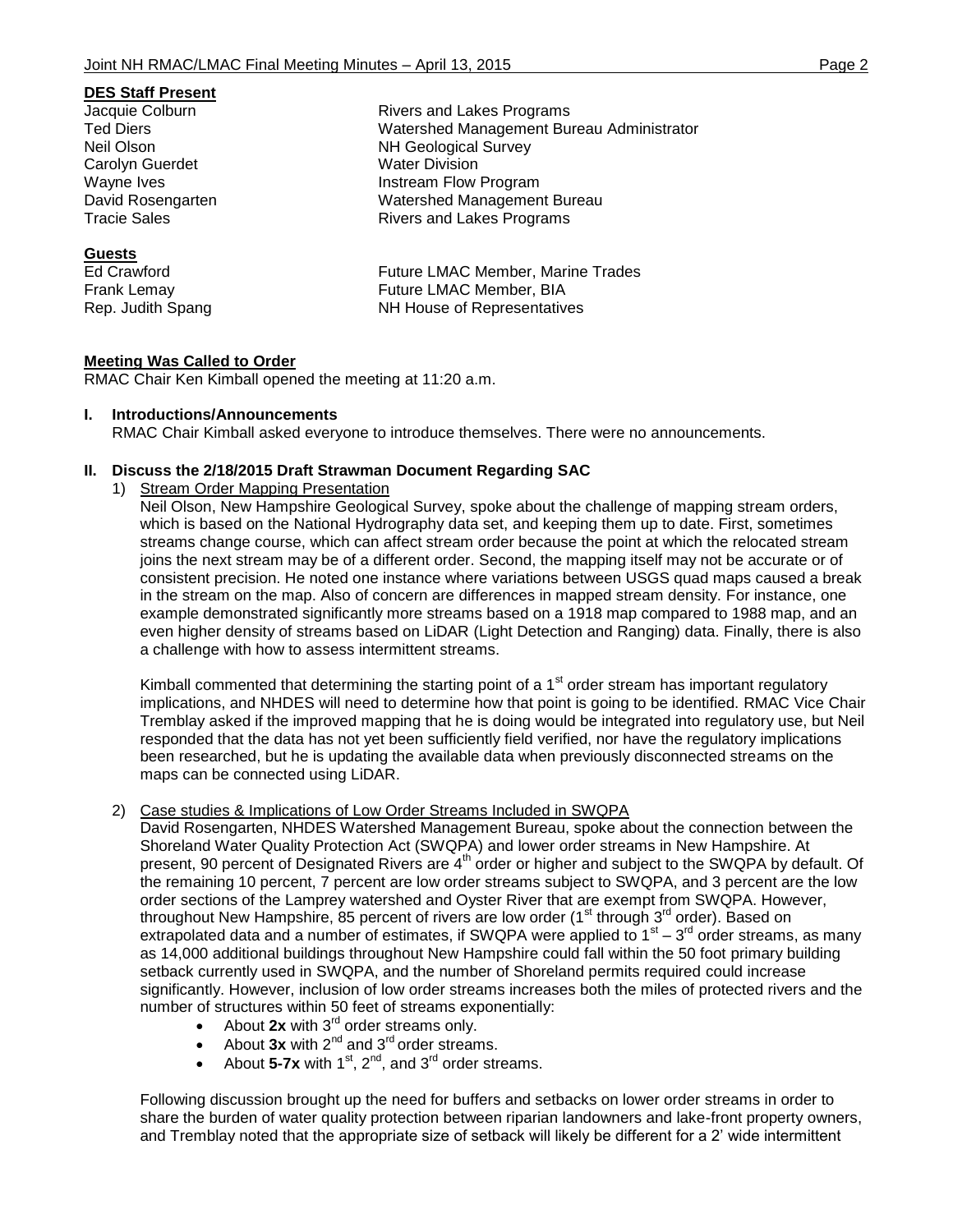stream versus the 300' wide segments of the Merrimack River, but that this issue will require additional discussion.

[Brief break.]

# **III. Future of the Rivers and Lakes Programs**

1) OEP Membership Status

House Bill 2, as introduced, proposes to remove the representative from the Office of Energy and Planning (OEP) from both the RMAC and the LMAC. Tremblay noted that not only is there the concern about losing the input that Susan Slack brings to the table, but also that eliminating her position will require a changes in RSA 483 and RSA 483-A. She continued that she thought that the state planners association was already lobbying to find another way to allocate resources that would allow OEP continued representation not only on the RMAC and LMAC, but also the Wetlands Council. Slack responded that there is value in both what OEP can bring to the committees, and what the committees bring to OEP. There is discussion going on between the planner's association and the OEP Director.

Rep. Judith Spang explained that while HB 2 removed the OEP representative from the Wetlands Council, another bill (HB 306) did not. Ted Diers added that there has been a steady decline for several years in the amount of dollars and resources available for planning at OEP, and that the existence of state-wide planning seems to be at a crossroads now.

Tremblay recommended that the RMAC send a letter to the legislature opposing the removal of the OEP representative. Kimball suggested sending a letter from both committees in support of OEP, which Tremblay felt the committees could officially vote on individually as "Other business." Kimball noted that it would be strange for the state to have no planning relative to water resources when those water resources are so important to the state.

- *On behalf of the RMAC, Tremblay motioned that the RMAC provide a letter of testimony to let the legislature know that we do not support the removal of the OEP representative to the RMAC, and that if the LMAC votes to approve a similar motion, this letter instead be sent jointly from both the RMAC and the LMAC supporting the presence of the OEP representative on both the RMAC and the LMAC. Second by Larry Spencer. All in favor.*
- *On behalf of the LMAC, Bob Compton motioned that the LMAC, jointly with the RMAC, provide a letter of testimony to let the legislature know that the LMAC does not support the removal of the OEP representative to the LMAC or to the RMAC. Second by Kim Hallquist. All in favor.*

RMAC Vice Chair Tremblay and LMAC Chair Packard will jointly draft the letter to the legislature.

2) Possible Changes to the Programs

Diers reported that the RMAC has begun discussing the upcoming update to the RMPP Rules, as they expire in November 2016. It is a good opportunity to make changes to the river nomination process.

Jacquie Colburn reminded members that a summary of the February 18, 2015 discussion can be found in the minutes from the joint meeting. Diers reviewed the three proposed approaches: Process Approachadministrative and efficiency changes to the existing programs; Watershed Approach- restructure programs to unify rivers and lakes, perhaps with other programs in a tactical basin approach; Outcome (Hybrid) Approach- merge aspects of the Process and Watershed approaches to focus on the outcomes that the programs hope to achieve.

Diers asked "Should all rivers be in the program?" Tremblay responded yes, but not via a blanket route that bypasses the nomination process. Spencer felt all rivers should be included, but at a moderate level that allows a river group to go further if desired. Don Ware pointed out that state-wide blanket protections exist under the Clean Water Act and under SWQPA for larger rivers and lakes. The question is should protections such as SWQPA be applied to smaller streams as well, though legislators have weakened SWQPA over time. Kimball noted that this would also protect the water quality in the lakes that these small streams flow into.

Diers then asked how lakes fit into this. Packard commented that engagement is not happening at the lake level like it is with river LACs, such that the state has a specific entity to interact with at the local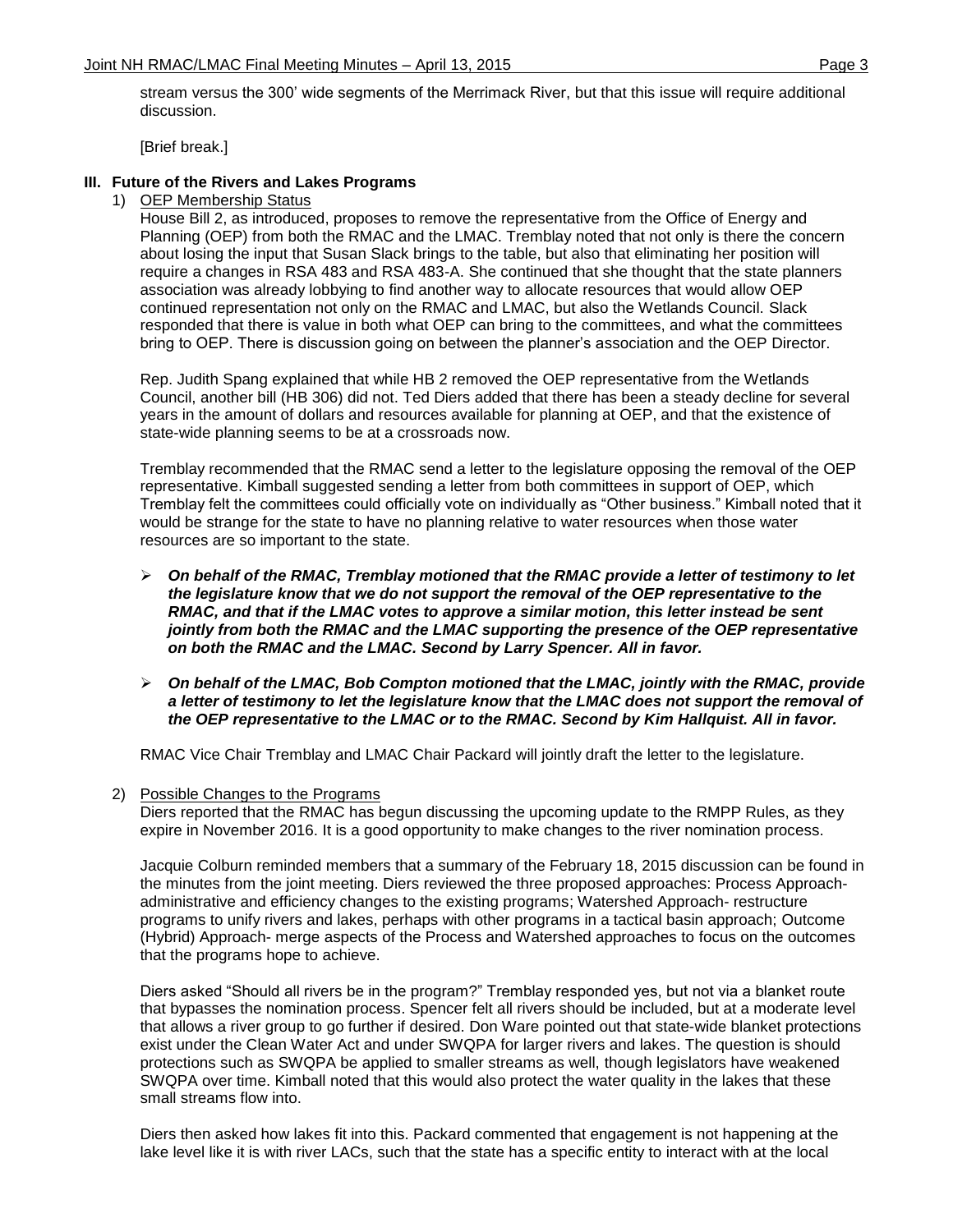level. Lake associations might deal with invasive species or a particular problem, but what issues could they interact on? Tremblay brought up the permit applications that LACs comment on, and asked if there was a way that lake and pond groups could have the same permit notification and commenting privileges that LACs have, understanding this would require time and effort. Diers noted that the nomination of rivers, and later the nomination of LAC members by towns and the presentation of corridor plans to the towns, raises the water body's profile. Tremblay added that the community voice across municipalities that the LAC process facilitates is important, and Bob Compton also mentioned the partnership aspect of having eyes and ears on the ground. Krantz reminded the group about the value of the volunteers that are doing this work.

Palmer commented from the perspective of a permittee that he enjoys communicating and working with a knowledgeable LAC, though an obstructive member can be a challenge and an impediment to progress.

Noonan noted that he does not see a lot of diversity of interests on LACs, though Tremblay replied that there should be representatives from six different interests. Diers asked if lake associations were deputized to have the privileges of LACs, would there be much diversity? Packard thought that DES' interaction with Pawtuckaway Lake could be a good example of issues/interests. Diers replied that the biggest issues were on-lake structures (docks, etc.), public access and water quality. Packard noted there are typically two types of lake people: those who have property on the lake and are recreation focused, and those who are more environmentally focused. Ives feels that lakes people are focused inward on their lake's issues, while river people have a broader, more connected upstream/downstream focus. Tremblay added that while LACs and watershed groups typically have few riparian landowners, lake associations typically consist almost entirely of lake-front property owners, so any deputization of lake associations would have to ensure inclusion of a broad range of interests like the LACs.

Kimball brought up the point that there are about 1000 lakes and ponds in NH, and the amount of interaction lake groups have with DES varies greatly. How big a unit should lakes have for interaction with DES, as DES cannot interact with 900+ separate groups? Diers noted that the VLAP reports are done regionally (~150 lakes); could lakes be brought together either ecologically in watershed groupings or politically with regional lakes caucuses? Tremblay suggested asking NH Lakes to make a suggestion. Packard responded that NH Lakes mostly deals at the state level with regulations, whereas lake associations deal directly with municipalities.

Diers asked the group if we are looking at additional protections for lakes, should we prioritize or differentiate them based on some criteria, such as pristine or threatened lakes, or size? Tremblay commented that successful action requires an active, dedicated group, which should be the primary criteria.

How many lakes have lake associations? Chair Packard will find out.

Kimball recommends organizing lake groups on a watershed basis, which would help us move toward the Watershed Approach. Diers asked if lake associations in a watershed would interact if there were some benefit for doing so. Consensus seemed to be yes. Graaskamp suggested using the Groundwater Reclassification approach to coordinate lakes and rivers.

Noonan asked the group "What are we trying to get to? Are we trying to get to a water quality outcome?" We need to have a clear goal such as impaired waters, then get the word out about the actions people can take. Kimball would approach from the opposite direction, starting with pristine water bodies to keep them off of the 303(d) list, since once they are on, they are hard to get off. How do we prioritize? Downward trajectory or development pressure?

Slack suggested establishing a Watershed Advisory Committee that could include lakes that want to be part of the program, along with rivers. Sales suggested including lakes within Designated River watersheds under the umbrella of the existing LAC, at least in the interim. Tremblay asked if Phase II of the EPA's MS4 program and/or the Instream Flow Program would provide the umbrella?

Rep. Spang cautioned that there is a lack of interest in issues from one area of the watershed to the next. Diers noted that it is much easier to get people active over a particular issue with a set goal to achieve and a time limit. Noonan pointed out that mechanisms already exist, such as the NH Assoc. of Soil Conservation Districts, to work with the public for issues like this.